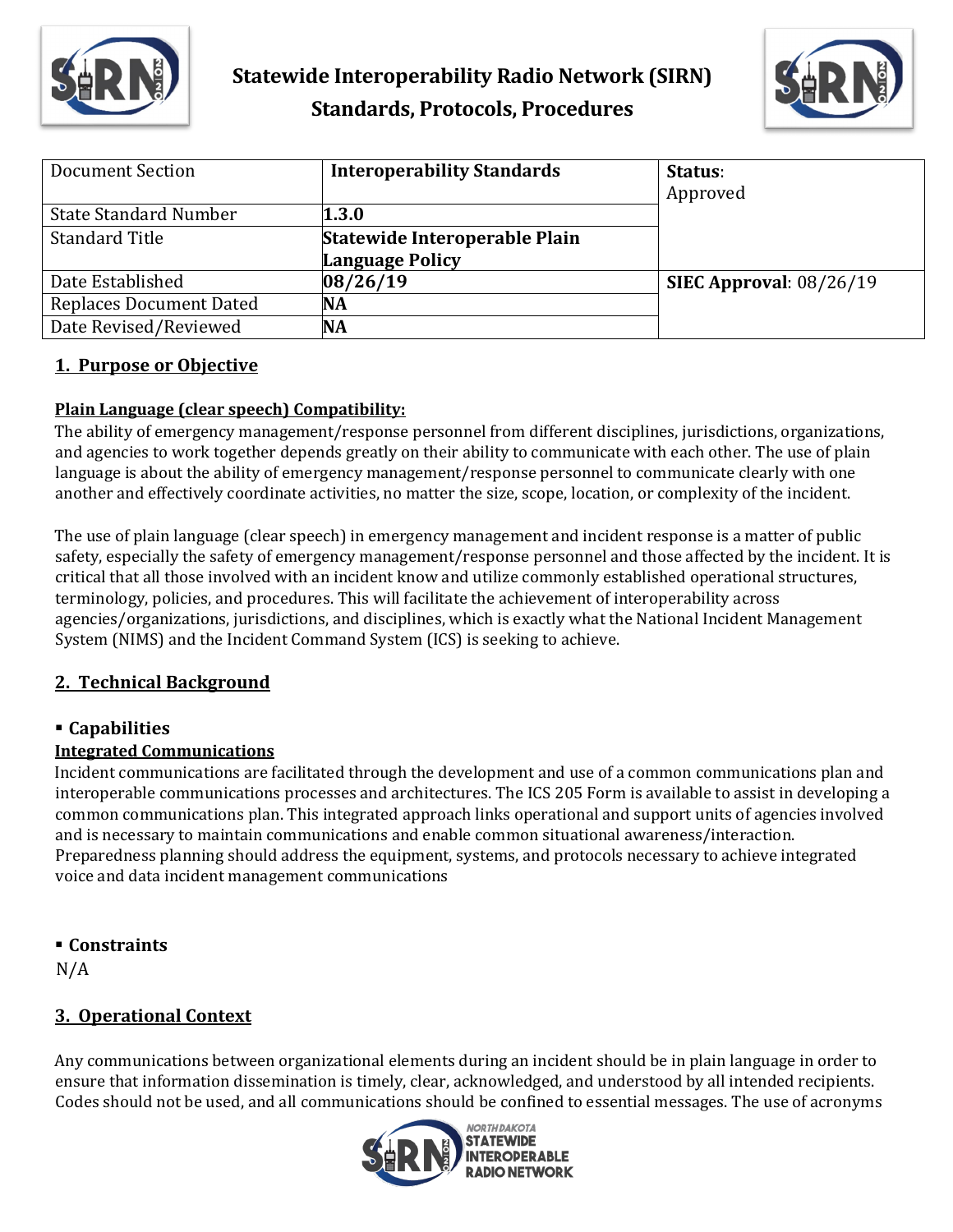

# **Statewide Interoperability Radio Network (SIRN) Standards, Protocols, Procedures**



should be avoided during incidents requiring the participation of multiple agencies or organizations. Policies and procedures that foster compatibility should be defined to allow information sharing among all emergency management/response personnel and their affiliated organizations to the greatest extent possible.

## **Encryption or Tactical Language**

When necessary, emergency management/response personnel and their affiliated organizations need to have a methodology and systems in place to encrypt information so that security can be maintained. Although plain language may be appropriate during response to most incidents, tactical language is occasionally warranted due to the nature of the incident (e.g., high-risk incident, such as active shooter.) The use of specialized encryption and tactical language should be incorporated into any comprehensive incident action plan (IAP) or incident management communications plan (IMCP).

The principal objection to the use of plain language by law enforcement is the possibility that sensitive information could be revealed to a suspect within hearing range of the responder, possibly endangering the safety of the responder. To address these concerns on a multi-agency response, tactical codes should be recognized and be a part of the IAP and IMCP to maintain responder safety. Examples may include the following:

- Immediate danger
- Backup/assistance
- Take subject into custody
- Hold for sensitive information

## **4. Standardized Policy**

The use of plain language is about the ability of area commanders, state and local Emergency Operations Center (EOC) personnel, federal operational coordinators, and responders to communicate clearly with each other and effectively coordinate response activities, no matter what the size, scope, or complexity of the incident. The ability of responders from different jurisdictions and disciplines to work together depends greatly on their ability to communicate with each other.

It is required that plain language be used for multi-agency, multi-jurisdictional, and multi-discipline events, such as major disasters and exercises.

## **Primary Intended Use**

Multi-agency or multi-jurisdictional emergency response or exercise.

## **Best Practices Encouraged**

The use of plain language in emergency response is a matter of public safety, especially the safety of first responders and those affected by the incident. It is critical that all responders, including those from other jurisdictions or states, as well as the federal government, know and utilize commonly established operational structures, terminology, policies, and procedures.

## **Incident Scope and Geographic Area**

The shared, statewide incident response talkgroups are available for use anywhere the SIRN system provides geographic coverage, regardless of incident size or scale. Interoperability incidents may be localized or dispersed in area. Participating personnel and resources may be local, regional, statewide, or national. Incidents may be preplanned or emergent in nature.